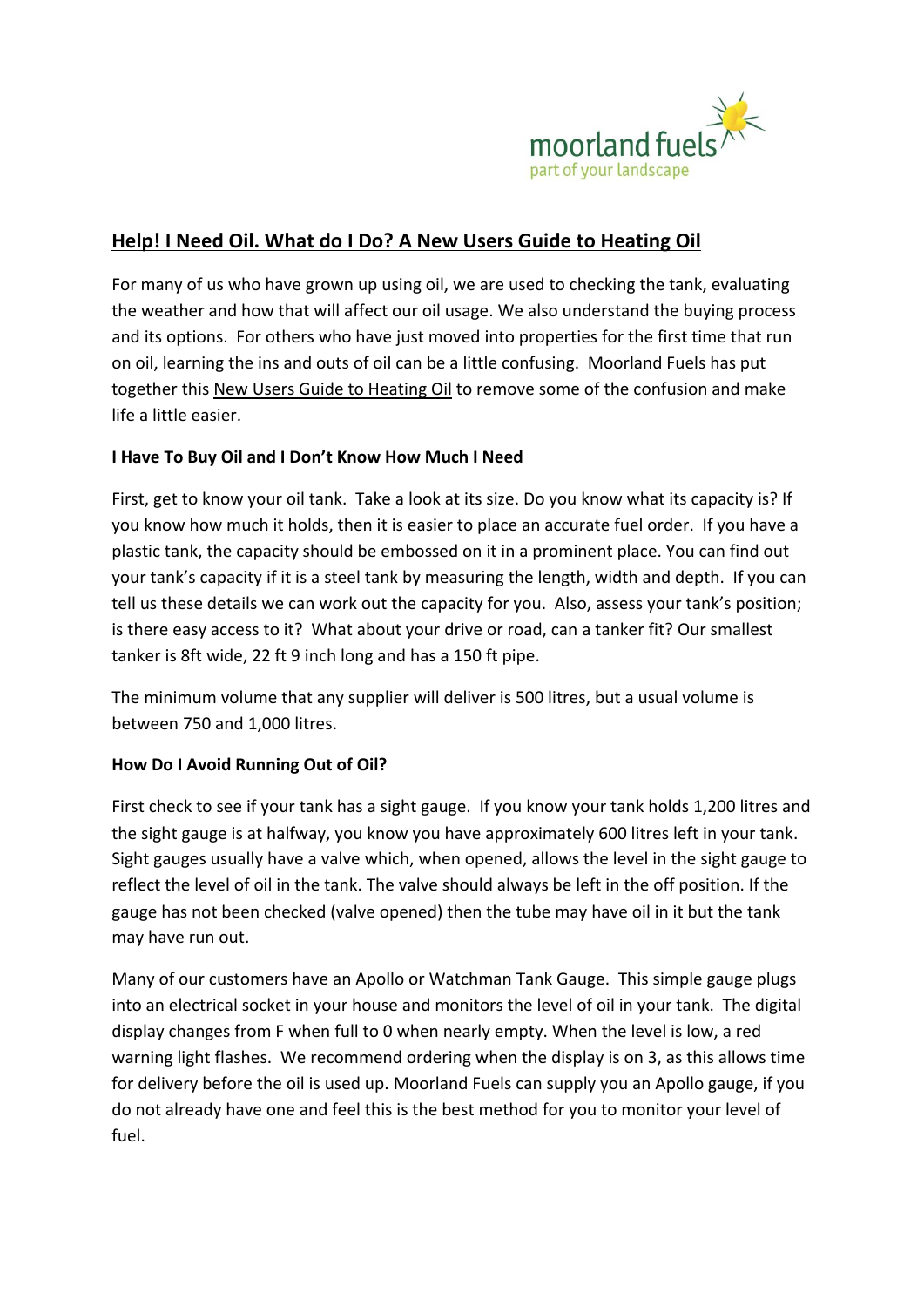

If you don't have an Apollo Gauge or a sight gauge and need to check your oil level, then you can dip your tank. Find a thin length of wood slightly longer than the depth of your tank. Make a notch at the top where the fuel level is when the tank is full, and then make notches at ¾, ½ and ¼ of the stick. Clean your dipstick thoroughly before inserting it into the tank to avoid contamination. Dip it into your tank and then inspect it to see the oil level. If you know the volume of your tank you can work out approximately how much is left in your tank.

We recommend ordering your fuel when you have at least a quarter of a tank left. This will help you avoid running out while you wait for a delivery. It will also help you avoid using the fuel at the bottom of your tank where sludge and water can build up which is not good for your heating system.

# **Ok, I Know How Much I Need to Order, Now What Do I Do?**

Call us on 01837 55700. Our friendly staff will ask you a few questions before giving you a price quote this first time. These will include:

- Name, address, phone number and email address
- Approximate distance to the tank from where the tanker needs to park
- Is there a restriction on the size of tanker that can access the site?
- Location of the tank within your property next to a wall etc.
- Could your tank be confused with anyone else's?
- Can the driver access the tank without you being there, or are there special conditions i.e. the hose needs to go through the garage, tank is locked etc.
- Would you like a call the night before?

Once our staff have established these details, then we will give you a price for your oil. Oil prices are given in pence per litre and typically do not include the 5% VAT for orders up to 2,300 litres or a signed disclaimer if this is for domestic use.

For example, if you would like to order 1,000 litres of fuel, and the price quoted is £.609 pence per litre, you can work out your total cost by:

 $1000 \times 0.609 = 609 + 5\% \text{ VAT}$ 

# =£639.45

Our staff are always happy to give you the total amount if you ask us.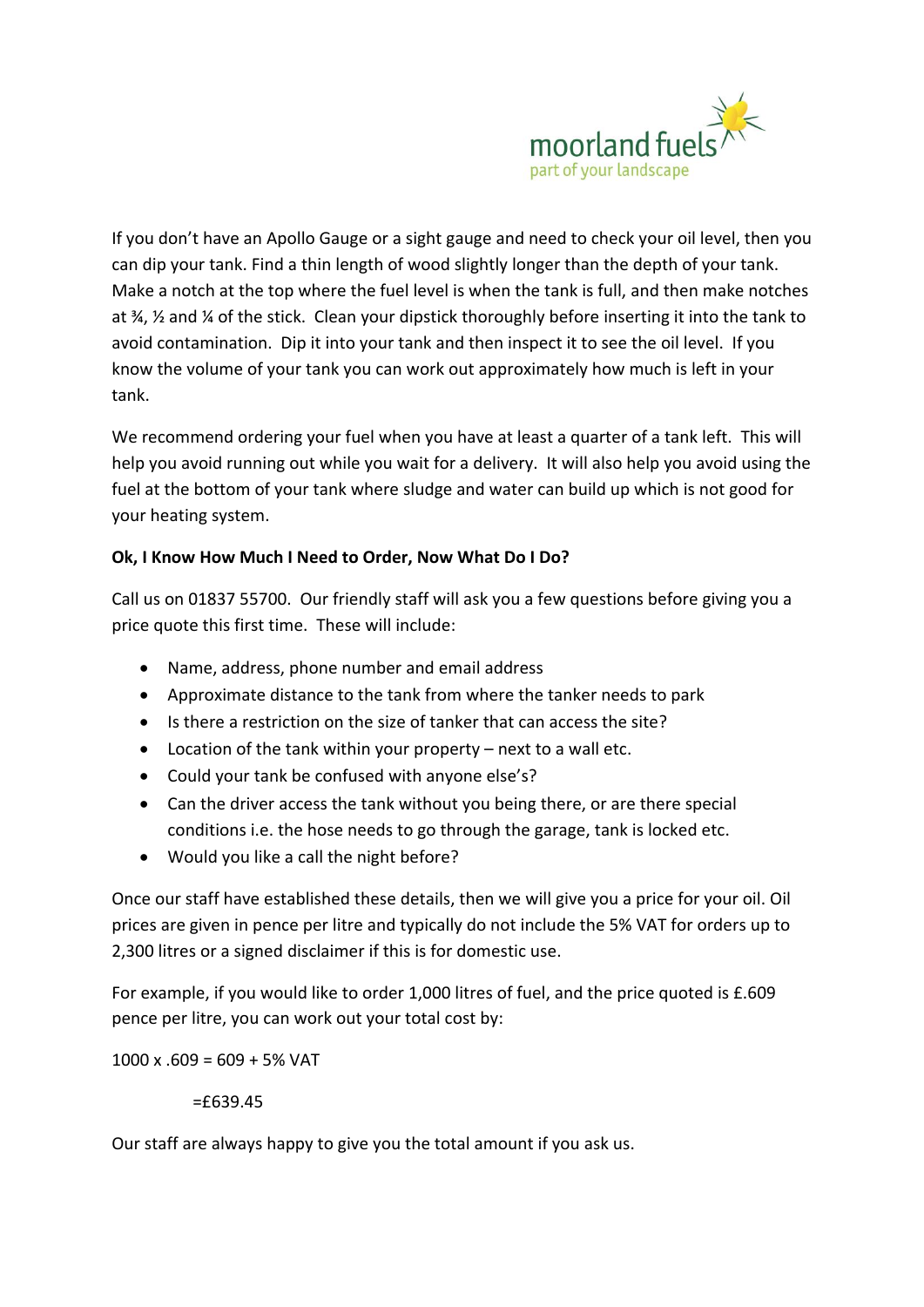

# **What is the Difference Between Premium Kerosene and Regular Kerosene?**

Moorheat Plus Premium Kerosene offers improved efficiency and actually cares for your boiler. It ensures the highest reliability, protects your fuel pump and it not only smells sweeter but helps protect against corrosion. Its age stabilising formula means it doesn't degrade in the tank, preventing the build-up of deposits in the oil.

Moorheat Regular Kerosene sets the standards for home heating oil, providing reliable, cost-effective heating backed up by our customer service, for maximum peace of mind.

# **Do You Offer a Price Break?**

Yes, our price break is at 750 litres.

# **I got a Quote Two Days Ago and Now the Price is Different. Why is That?**

Heating oil prices fluctuate daily. The price of heating oil is directly related to the price of crude oil. When demand is high, prices are high; as demand falls so too does the price of heating oil. However, it is not just demand that impacts the price, global conditions do as well including terror attacks, trade wars and changes in the value of stirling. We receive our fuel prices from our supplier 48 hours before it is delivered to us, so we know 48 hours in advance whether prices are going up or down. You will always be charged the price on the day you placed the order.

# **I have my Quote and Want to Place the Order, How Do I Pay?**

Payment for first-time customers is required in advance. The next time you place an order we recommend you provide card details when you place the order, this ring-fences the money against your card, but the payment is not debited until the fuel has been delivered. You can also pay by bacs, (these details are on our meter ticket) or a cheque/cash to the driver. Payment is required within five days.

We also offer a direct debit program that enables you to pay a monthly amount to avoid paying a lump sum. We do ask that you start a direct debit from a zero balance so that you can work up a little credit before placing your next fuel order. If you would like to set up a direct debit, please call us 01837 55700 and we will send you the forms.

#### **When Can I Expect My Fuel?**

During the majority of the year, Moorland Fuels delivers within 5 business days. However, in times of peak demand or inclement weather, this can stretch out to as much as 10 days. We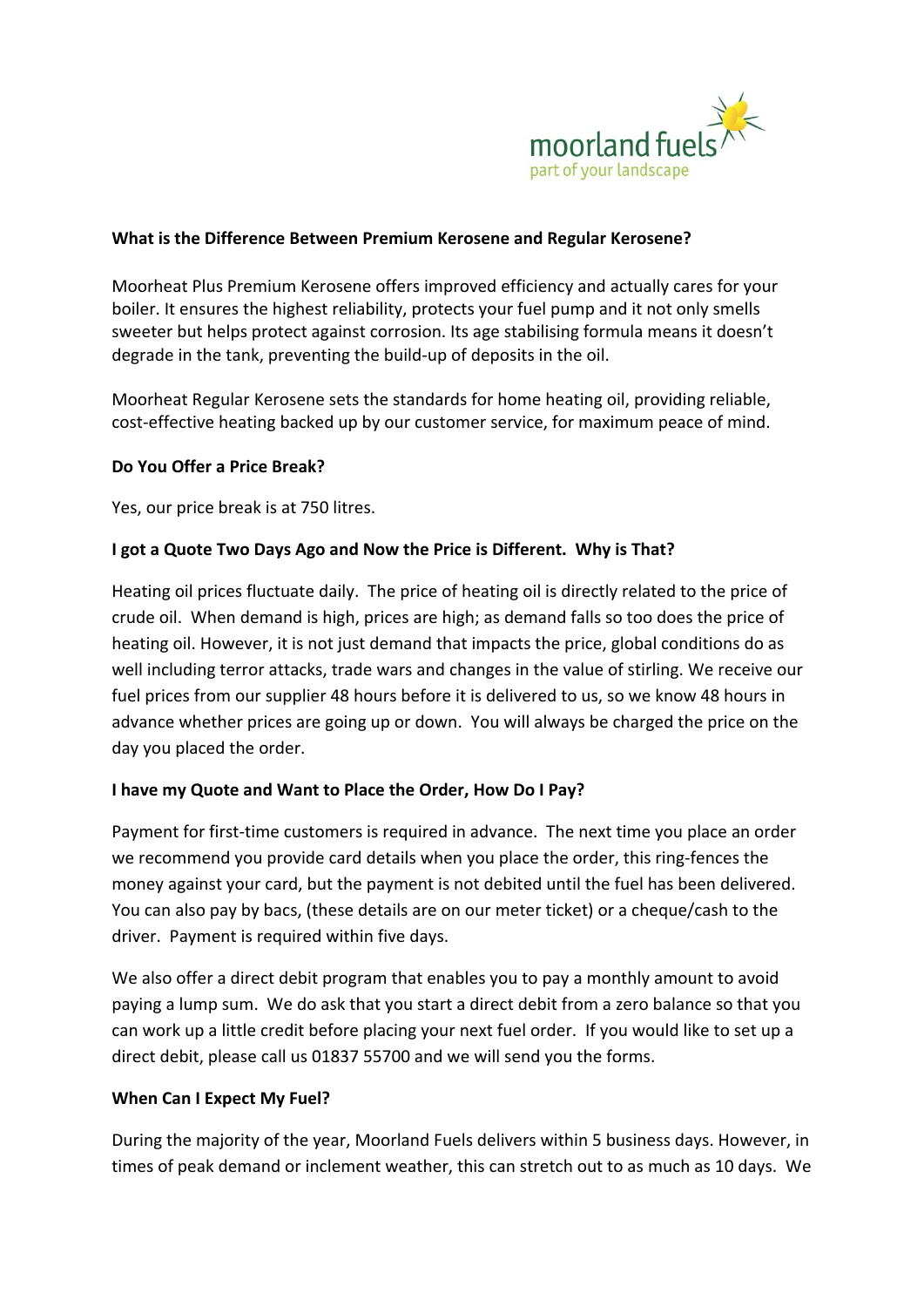

do endeavour to help existing customers who have run out or have an emergency as soon as possible.

# **Do You Invoice Me?**

When we deliver your fuel our driver will leave you a metered ticket which shows you the amount of fuel delivered and the total price of your fuel. This ticket is your invoice. You will also receive a copy invoice via email.

# **Can I Book in Today's Price for a Delivery in Two Weeks?**

No. If you need to schedule a delivery for two weeks time, we can schedule the delivery but the price you pay will be whatever the market price is on that delivery day.

When you place an order within our normally delivery times, then you pay the agreed upon price. So if it is 60.9 pence per litre today and we deliver it in three days time you still pay 60.9 pence per litre, even if the market price on the day your fuel is delivered is actually 61.9.

# **Can I Just Get a Top Up?**

We do offer a top up service call Never Run Out. We install a gauge that talks remotely to our computer system. It automatically scheduled a delivery for you when your tank is 30 % full. So you can just sit back and relax. We make sure our Never Run Out customers receive the most advantageous price available at the time of delivery. If you are interested in joining Never Run Our, please call us on 01837 55700 and we will send you more information on the programme.

#### **How Long Will My Fuel Last Me?**

This is a tricky one to answer as it depends on the size of house, energy efficiency of the house and how you are using the heating oil. Are you using it for cooking and central heating or just central heating? In our experience, most 3/4 bedroom houses have on average two to three fills a year and use between 10 and 15 litres of fuel a day in winter. However, guessing how much you have used is no substitute for checking your tank level.